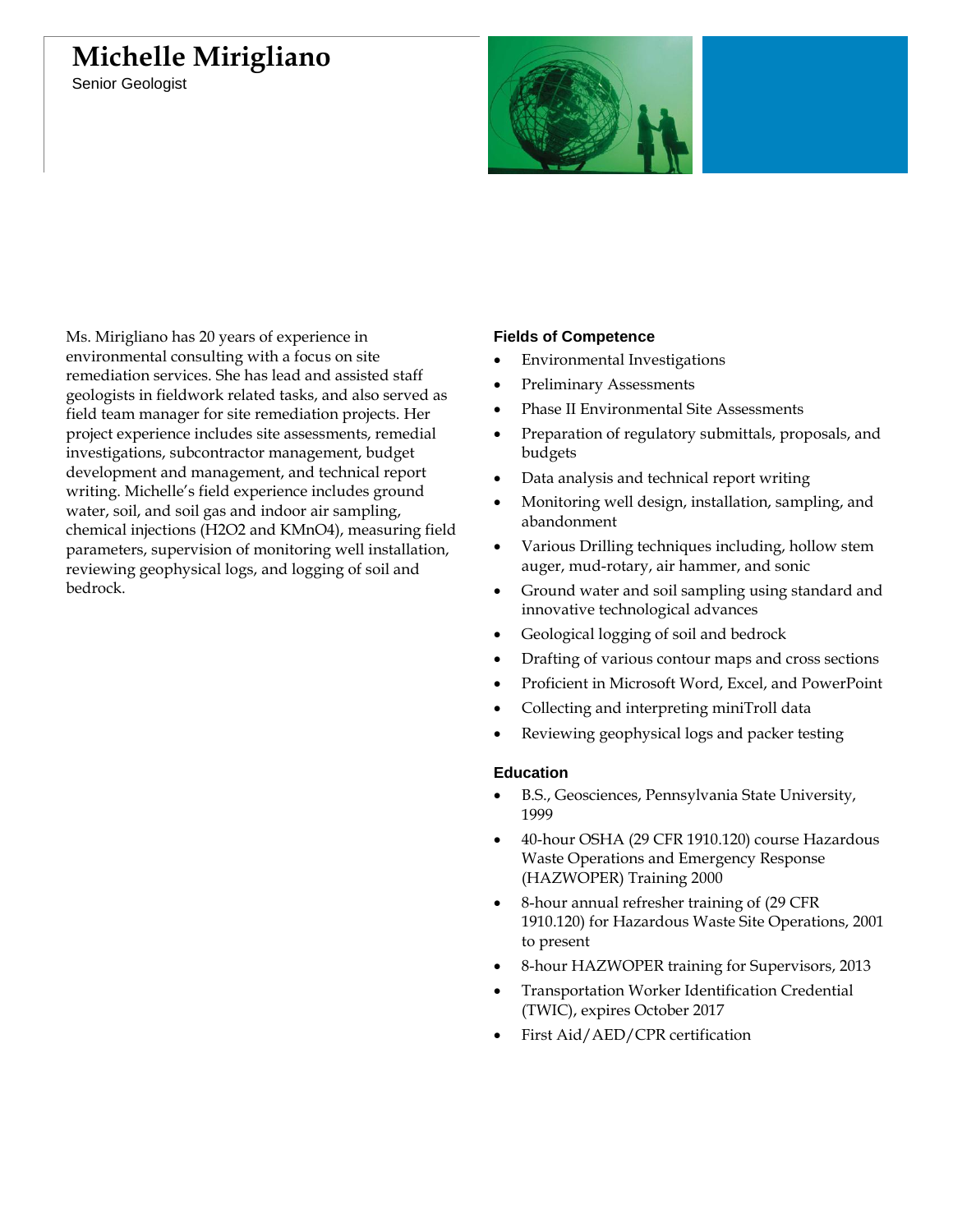## **Key Projects**

### **Completed ground water sampling at a northern New Jersey site.**

Used Geoprobe to investigate soil gases and collect ground water samples. An OVA (organic vapor analyzer) tested for soil gases. Ground water samples were tested for TCL VOCs, TCL SVOCs, TAL Metals, Sulfides, and Cyanide.

# **Participated in well installation, well development, soil waste characterization, TCRA, drum location and sampling, and fine fraction soil sampling at a Superfund site in Virginia.**

Sampling of fine fraction (by hand auger) and drums was done in Level C. Composite soil samples were tested for Asbestos, TCLP Metals, Pesticides, VOCs, and SVOCs. Ground water samples were tested for PCBs, Pesticides, Sulfides, Alkalinity, Metals, Hexavalent Chrome, VOCs, and SVOCs.

## **Completed ground water sampling, and organized quarterly soil gas and indoor air sampling events at a northern New Jersey facility.**

Performed Low-Flow purging (Bennett Pump) in addition to conventional three volume sampling methods. Measured water and free product levels. Collected samples for metals, VOCs, SVOCs, BTEX, and natural attenuation parameters. Used a HORIBA flowthru cell to continuously measure field parameters including turbidity. Installed soil gas and indoor air sampling points, collected samples in tedlar and 6L summa canisters. Completed indoor air surveys for each event.

## **Conducted multi-phase extractions for select on site monitoring wells.**

Main oversight for installation of soil vapor extraction points at various on site locations. Participated in soil gas and summa canister air sampling to monitor performance of biosparging system. Used TVA 1000 meter, combined PID and FID, along with V-Rae Multigas meter (monitors LEL, CO2, H2S, and O2). Organized quarterly ground water sampling events as project task manager.

## **Project Geologist on an investigation to assess and remediate a site in Lancaster County, PA for a PADEP ACT 2 release from liability.**

Soil borings were completed using Hollow Stem Auger and Geoprobe. Soil samples were collected using En-Core Samplers to test for VOCs. A PID (photoionization detector) was used to test for soil gases. Supervised the installation of two monitoring wells using Air-rotary Hammer. Participated in well development, measuring field parameters with a YSI meter. Completed soil boring and monitoring well logs. Assisted in report preparation and site ground water models.

## **Assisted the Project Geologist on a large-scale project evaluating the long-term performance of a ground water treatment system on a former Naval Air Base in southeast Pennsylvania.**

Participated in standard ground water sampling events and using passive diffusion barrier samplers in nearly 80 wells. A prior event included purging and sampling 100 + monitoring wells by using conventional methods.

### **Participated in a pilot tracer test of in situ chemical oxidation and enhanced in situ bioremediation of chlorinated solvents in groundwater at a Superfund site in Dublin, PA.**

Supervised installation of injection well, prior to tracer test. Assisted in setup of pump and treat system prior to start of test. Sampling of fire tower well (FTW) was done using discrete interval no purge samplers, HydraSleeves™. Discrete intervals were selected based on results collected from an Electromagnetic Borehole Flowmeter (EBF) test, which was used to delineate the vertical profile and hydraulic conductivity of FTW. Participated in setup and interpretation of EBF results. The tracer test consisted of using a dye tracer, Rhodamine WT and a bromide solution. Charcoal receptors were used at discrete depths to measure amount of Rhodamine WT in FTW. Onsite Bromide analysis was done with a Thermo Orion Model 290 A+ probe. Other dyes used were Fluorescein, Eocine, and sulforhodamine B and injected into three other onsite wells to verify ground water flow into the FTW. Also at the Dublin site, a Nomad™ S70 submersible pump was used for low flow sampling to test onsite wells for TCL VOC, LHC, PG, TAL Metals (field filtered), Fe, Mn,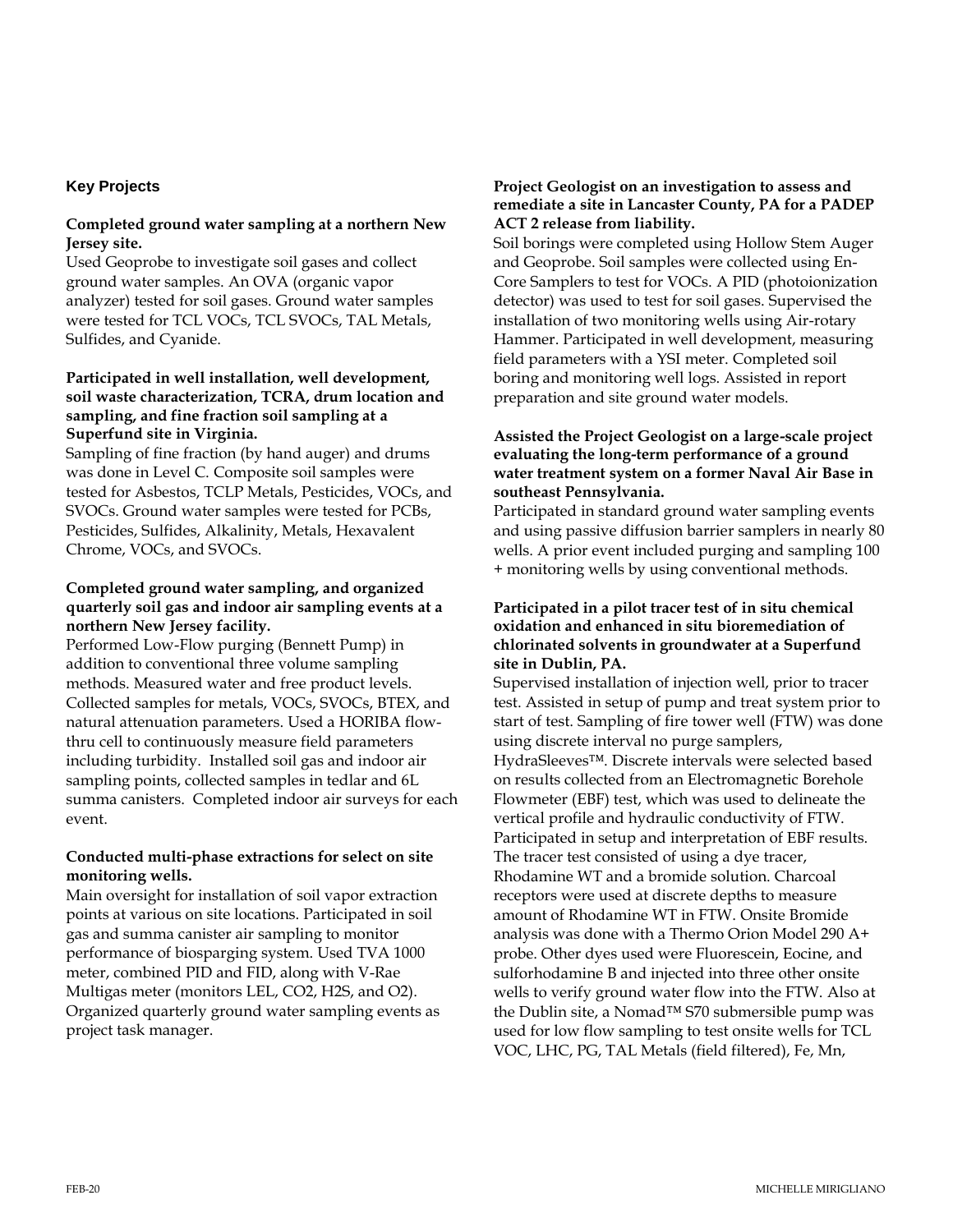## **Key Projects (continued)**

sulfate, nitrate, nitrite, chloride, sulfide. Conducted pilot testing with potassium permanganate (KMnO4). Performed mixing and monitoring injection rates of KMnO4. Currently performing pumping test of FTW. Collecting weekly ground water samples, datalogger readings, and miniTroll data. In 2008, assisted GeoSyntec consultants in implementing a pre-design investigation (PDI) which would result in ISCO injections of KMnO4. PDI included oversight of drill team while installing up to 8 additional bedrock monitoring wells. Lead onsite walk-throughs with EPA and PADEP, as well as managed correspondence with Borough leaders, site property owner, and adjacent property owners. Additionally, I provided oversight for packer testing and geophysical crews, while collecting ground water samples from newly installed monitoring wells at various intervals. Coordinated property access agreements with nearby property owners. Assisted GeoSyntec consultants with coordinating contact between site property owner for access and use of lot for storage of injection equipment.

## **As Project Geologist performed a Phase II investigation on soil and ground water at a site in East Stroudsburg Pennsylvania.**

The factory formulated and packaged liquid industrial grade cleaners, sanitizers, detergents, and disinfectants. Participated in selecting Geoprobe boring locations and coordinating with the analytical laboratory. Responsibilities included budget development, analytical data preparation, and report writing.

#### **As Project Geologist conducted quarterly ground water monitoring at an electrical generating facility in Millsboro, DE.**

For each sampling event, she organized staff, coordinated with lab and site contact, and completed each event. Assisted in hydrogen peroxide (H2O2) injections along riverbank to cleanup residual freeproduct.

**Project Manager overseeing quarterly ground water sampling events associated with a natural attenuation evaluation program at a local site in West Chester, PA.**

Revised the Monitored Natural Attenuation Evaluation Work Plan, and completed an add-on proposal and budget to encompass additional sampling events per EPA's comments. In 2007, after completing the MNA evaluation and demonstrating MNA is an effective remedy without active remediation, the client received approval from EPA for this remedy. The client is required to continue sampling once every 5th quarter to demonstrate that the benzene plume remains onsite.

#### **Organized, implemented, and assisted in completing several field tasks including oversight of new and temporary well installation, soil, surface water, seep, ground water and air sampling, slug tests, and stream flow measurements.**

Directed subcontractors and was the main site contact for EPA, Army Corps of Engineer, and client representatives. Interpreted ground water contour maps and geologic cross sections to assist with preliminary cap design for a site in Hometown, PA.

# **Task manager for sitewide ground water sampling event in northern New Jersey.**

Scheduled field crews, organized lab services, prepared field team brief and other pertinent documents, and fielded questions from field crews during sampling. Tabulated and interpreted field screening data, interpreted ground water contour maps. Reviewed chain of custody sheets and lab invoices daily. Eight week event was completed in 6 weeks time and within budget.

## **Field task manager for Superfund project in Baltimore, MD.**

Organized, implemented, and assisted with tasks related to a remedial investigation of a 150 acre Landfill. Directed several subcontractors including drill team, surveyor team, and geophysical team. Tasks included oversight of field crews during the installation of 40 monitoring wells, 20 geotechnical borings, installation of over 20 soil gas points, and over 100 soil cover thickness points. Completed sediment, surface water, soil, and soil gas sampling. Organized field teams, sample analysis lists, and lab orders for extensive ground water sampling event of monitoring well network. Filled role as lead onsite contact for EPA and MDE representatives. Prepared daily reports and updated data templates,